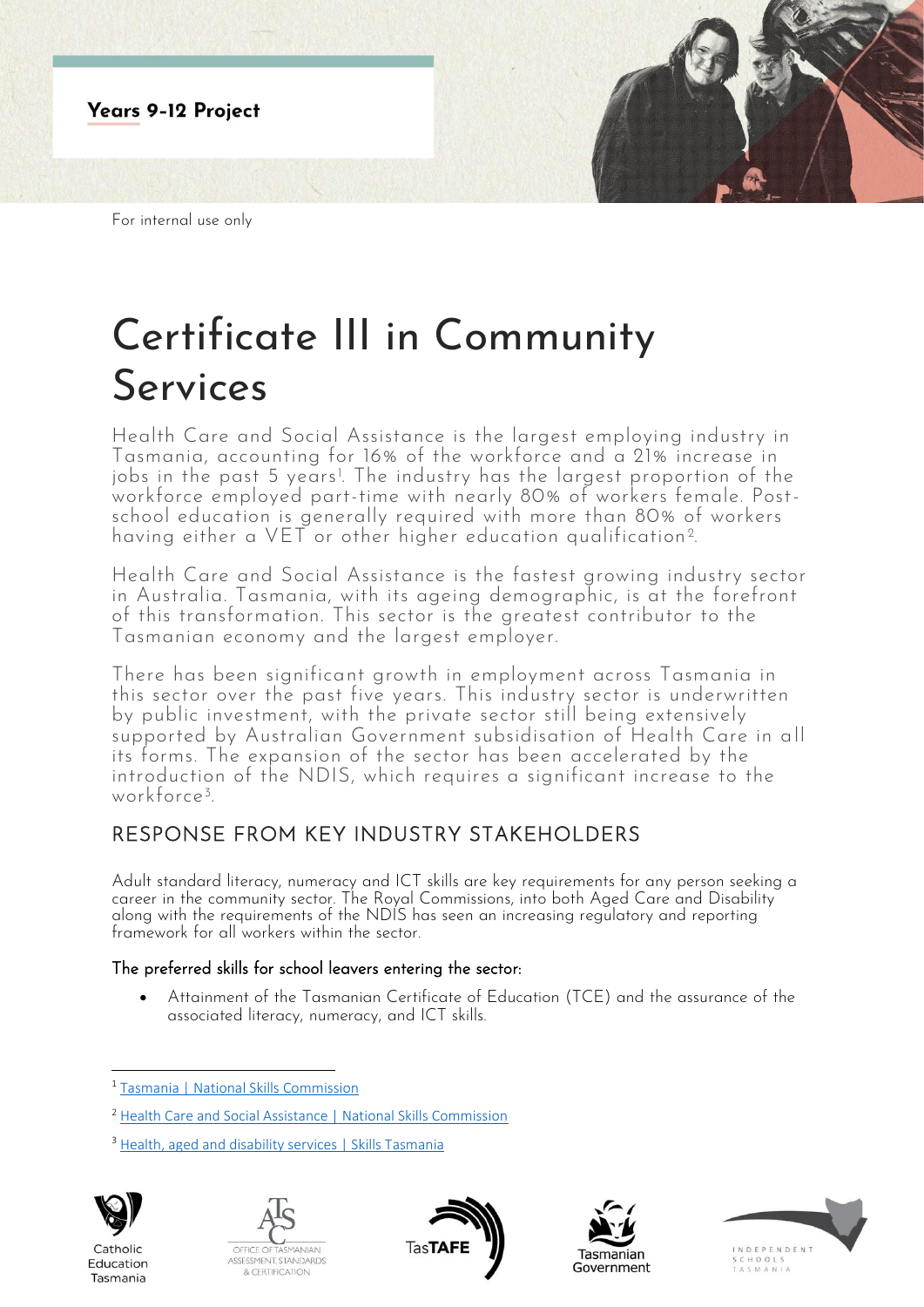- It is a highly regulated sector so school leavers need the ability to understand the technical nature of mandated National laws and regulations which requires a good standard of literacy and numeracy.
- Employability skills are critical. Workers need to have a level of maturity to work without close supervision, to be able to make informed 'big' decisions regarding people's health and welfare and to have the ability to understand when to escalate.
- Kindness, compassion, and the ability to establish clear boundaries, self-awareness and empathy are key attributes required for many roles in the community sector. These personal attributes often mature with increasing age.
- Right fit people are critical. Just having a qualification is not enough to work in this sector. They need to be the right people - once again highlighted by the Royal Commission. The sector peaks strongly advocate screening of participants before they undertake training and there are a number of tools available that detail the key personal attributes of workers within the sector.
- Driver's licence is often stipulated by employers as a requirement of employment.

### The preferred pathway for school leavers entering the sector:

- It is strongly recommended that students undertaking this qualification do relevant work placements in a community services setting. Some electives also have minimum work practice hours as a requirement. Suitable work placements for secondary students may be difficult to find. Caution should be exercised in choosing electives as some may not be suitable for secondary students. This qualification provides a good pathway to higher level community services qualifications. However, there are limited direct employment outcomes for this qualification and its attainment can limit access to funding for other qualifications within this sector which have more specific employment outcomes.
- Training needs to be linked with employers and not delivered in isolation. Traineeships are the preferred model for training. If traineeships are not able to be delivered, then close linkages with employers are still essential, with work-placements occurring throughout the training to ensure the theory is closely linked with the practical workplace.
- Career pathways are varied across the sector with many entry points and a TCE is strongly encouraged to enable access to further training and career opportunities. Students who have the right-fit personal attributes, that have good levels of numeracy and literacy and have a passion for the sector will find work and fulfilling careers.
- Further identification of career pathways right across the sector is being undertaken. The delivery of industry 'taster programs' and industry endorsed skill sets are recommended and industry peaks have spent considerable time in defining and developing these programs.
- Certificate II in Community Services is a generalist qualification and should not be used as the only entry pathway into the sector and certainly not as a pre-requisite or providing an advantage for a school-based traineeship. In fact, some sectors have indicated that this qualification is of little relevance.
- In some workplaces, a Certificate III qualification that has been delivered in school but outside of a traineeship model can be a disadvantage to the student in gaining employment post-school as many employers prefer traineeships. Qualifications delivered under traineeships provide financial incentives to employers and generally, better-quality training outcomes.

#### The sector has concerns with the completion of Certificate III Community Services in school/college for the following reasons:

• There are limited direct employment outcomes for this qualification and its attainment can limit access to funding for other qualifications within this sector which have more specific employment outcomes.